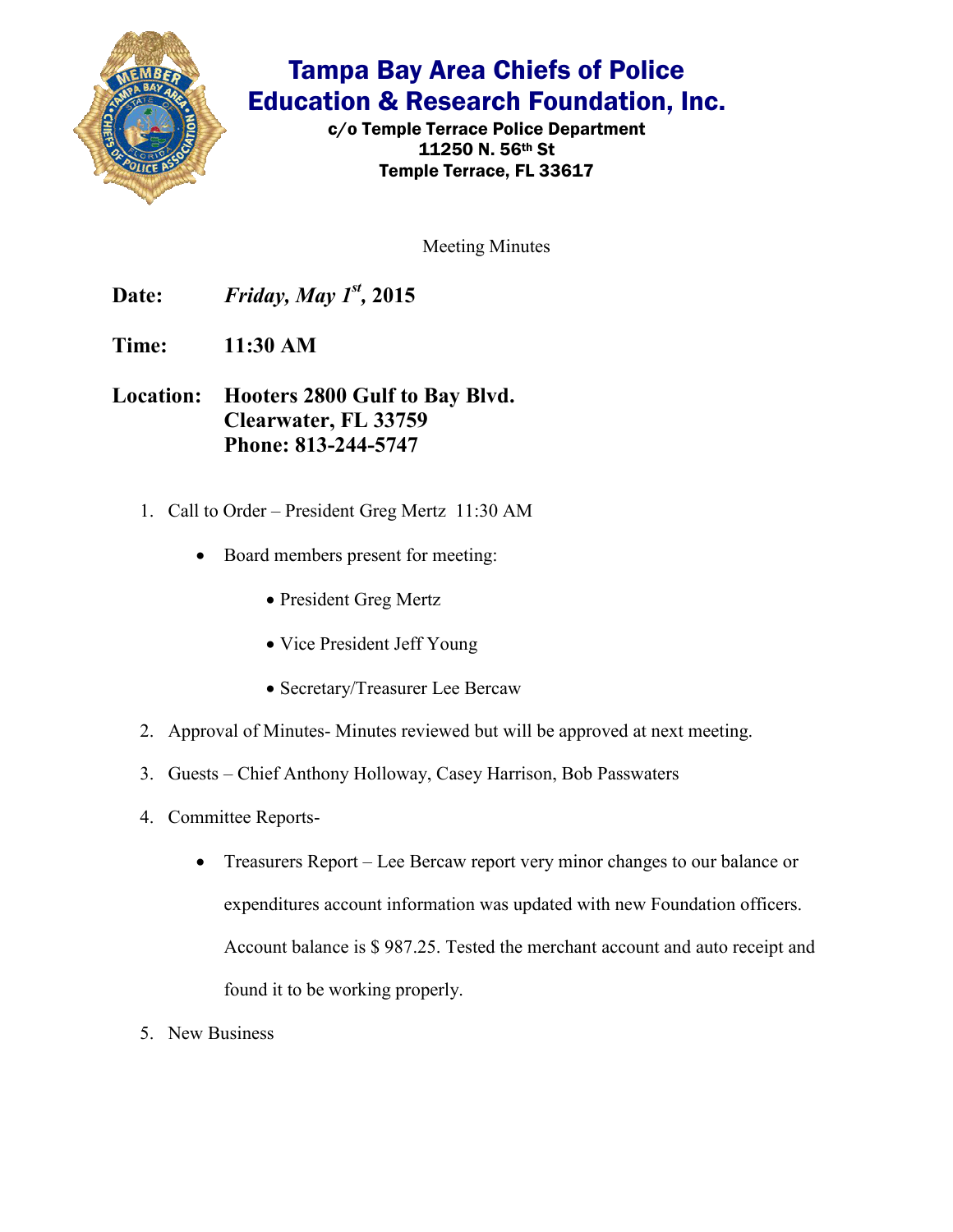

## Tampa Bay Area Chiefs of Police Education & Research Foundation, Inc.

c/o Temple Terrace Police Department 11250 N. 56th St Temple Terrace, FL 33617

- Chief Holloway recommended the Sheraton Sandkey as a potential venue for the police ball. His contact there is Russ Kimball. He also advised Jen Holloway could be a potential MC.
- Chief Holloway recommended Bob Passwaters "Provident Advertising & Marketing" – Hooters & Pete & Shorty" as a potential board member and Casey Harrison as counsel. Both agreed to volunteer their services.
	- Foundation officers unanimously voted Mr. Bob Passwaters as a foundation board member.
	- Foundation officers unanimously voted Casey Harrison as Foundation counsel.
- We discussed other potential board candidates.
- General Counsel Casey Harrison reviewed the by-laws on the percentage of board members who need to be members of the Tampa Area Police Chief's Association and advised it needed to be 51% of the total 9.
- President Greg Mertz will prepare a letter to promote the Foundation and look into obtaining photographs for our website and social media pages.
- Vice President Jeff Young Website development "Web.com" -

http://www.chiefsfoundation.org/

- Up and running and donation page tested.
- Will demo at next week's association meeting.